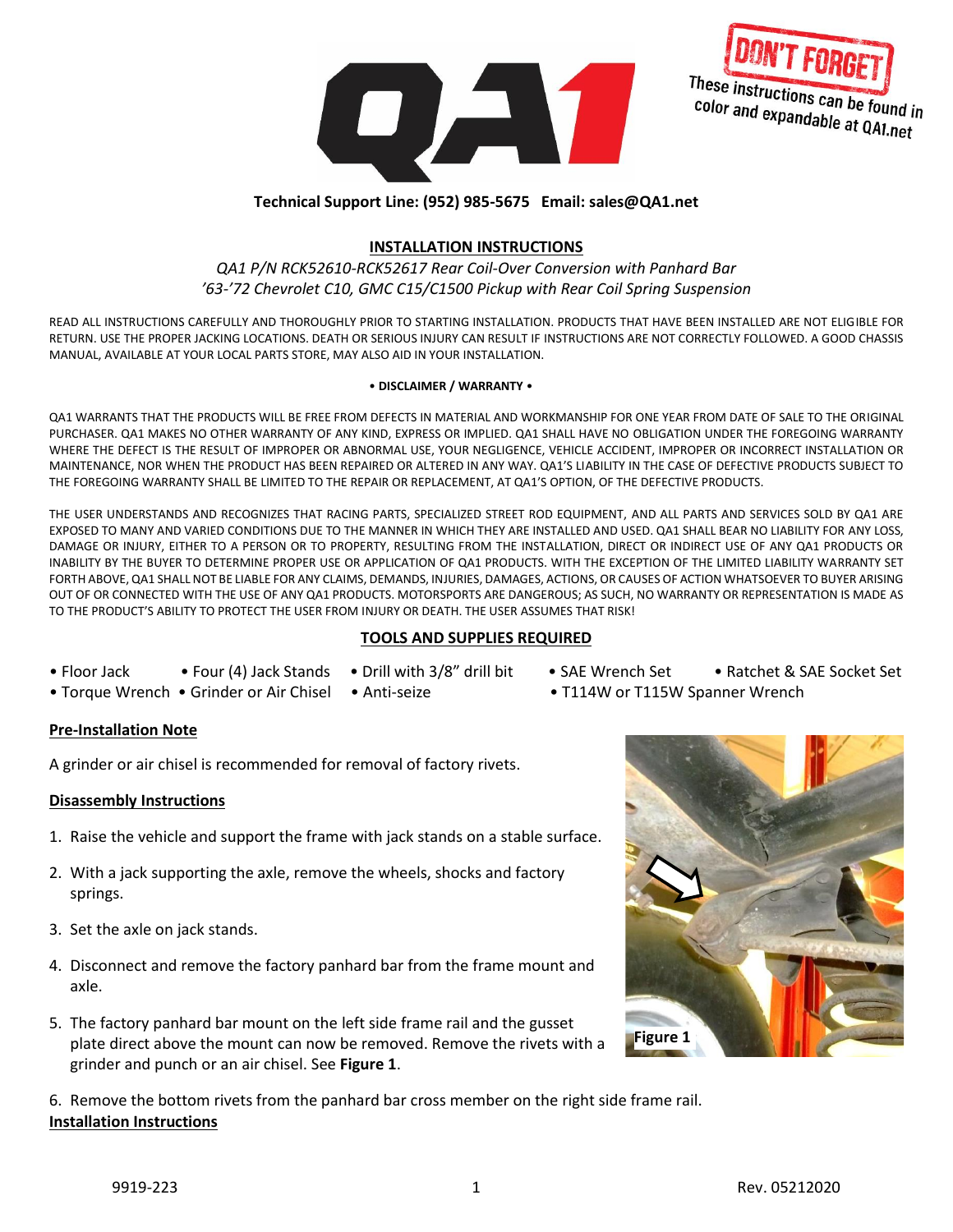- 1. Assemble the Panhard bar per **Figure 7** on page 4. Apply anti-seize to the threads and thread the rod end and adjuster all the way in to ensure even thread engagement.
- 2. Assemble the JNL12S jam nut on XML10-12 rod end and JNR12S jam nut on XMR10-12 rod end. Apply anti-seize and fully thread both rod ends into the panhard bar support brace, P/N 9037-566 per **Figure 7** on page 4.
- 3. Install the left side shock mount using the existing holes from the cross member rivets with 3/8" x 1 ¼" bolts with washers. Tighten the bolts and use the bracket as a template for the remaining holes. Mark and drill the remaining three holes to 3/8". Install the remaining three 3/8" x 1 ¼" bolts using flat washers under the head of the bolts and on the nuts. Torque to 30 lb. ft. See **Figure 2**.
- 4. Install the right side frame shock mount bracket with  $3/8''$  x  $1\frac{1}{4}''$ bolts with washers using the existing holes from the cross member rivets. Tighten the bolts and mark and drill the remaining holes using the bracket as a template. Install the remaining three 3/8" x 1  $\frac{1}{4}$ " bolts using flat washers under the head of the bolts and on the nuts. Torque to 30 lb. ft.
- 5. Loosen and remove the axle to truck arm U-bolts one at a time to install the lower shock mount bracket. *Caution: Truck arms are heavy steel parts that can cause injury if unsupported during removal or installation.*
- 6. Install the truck arm saddle brackets between the axle and the truck arm and reinstall the truck arm on the axle. *Note: New Ubolts are recommended.* The truck arms may need minor trimming to allow the brackets to sit flat on the truck arms. Repeat on the other side of the vehicle. See **Figure 3**. Torque the U-bolt nuts to 145 lb. ft.
- 7. Install the shock mount brackets on the insides of the truck arm saddle brackets with the 3/8" x 1" bolts with a washer under the head of the bolts and the nuts as shown in **Figure 3**. The shock mount position can be adjusted up to raise the vehicle or lowered

to lower the vehicle ride height, but there should be one at least open hole between the mounting bolts. Torque the bolts to 30 lb. ft.

- 8. Install the assembled shock and spring into the shock mounts with the supplied ½" x 2 ½" bolts nuts and washers. Spacer P/N 9033-430 will be used on each side of the bearing for the lower shock mounts. Torque to 50 lb. ft.
- 9. Install the panhard bar and panhard bar support rod on the left side frame bracket with the support rod towards the rear of the vehicle using the holes in the center of the adjustment range. The 5/8" x 4 ¼" bolt will be used with a SG104 spacer on each side of the rod end and a flat washer between the spacer and the panhard bar bushing. See **Figure 4**.
- 10. Install the panhard bar support rod on the right side frame bracket with a SG104 spacer on each side of the rod end and the  $5/8$ " x 2  $\frac{1}{2}$ " bolt, nut and washers. Adjust the length of the support rod until the bolt holes line up by holding the rod end and turning the tube to ensure equal thread engagement on each rod end when adjusting the length.





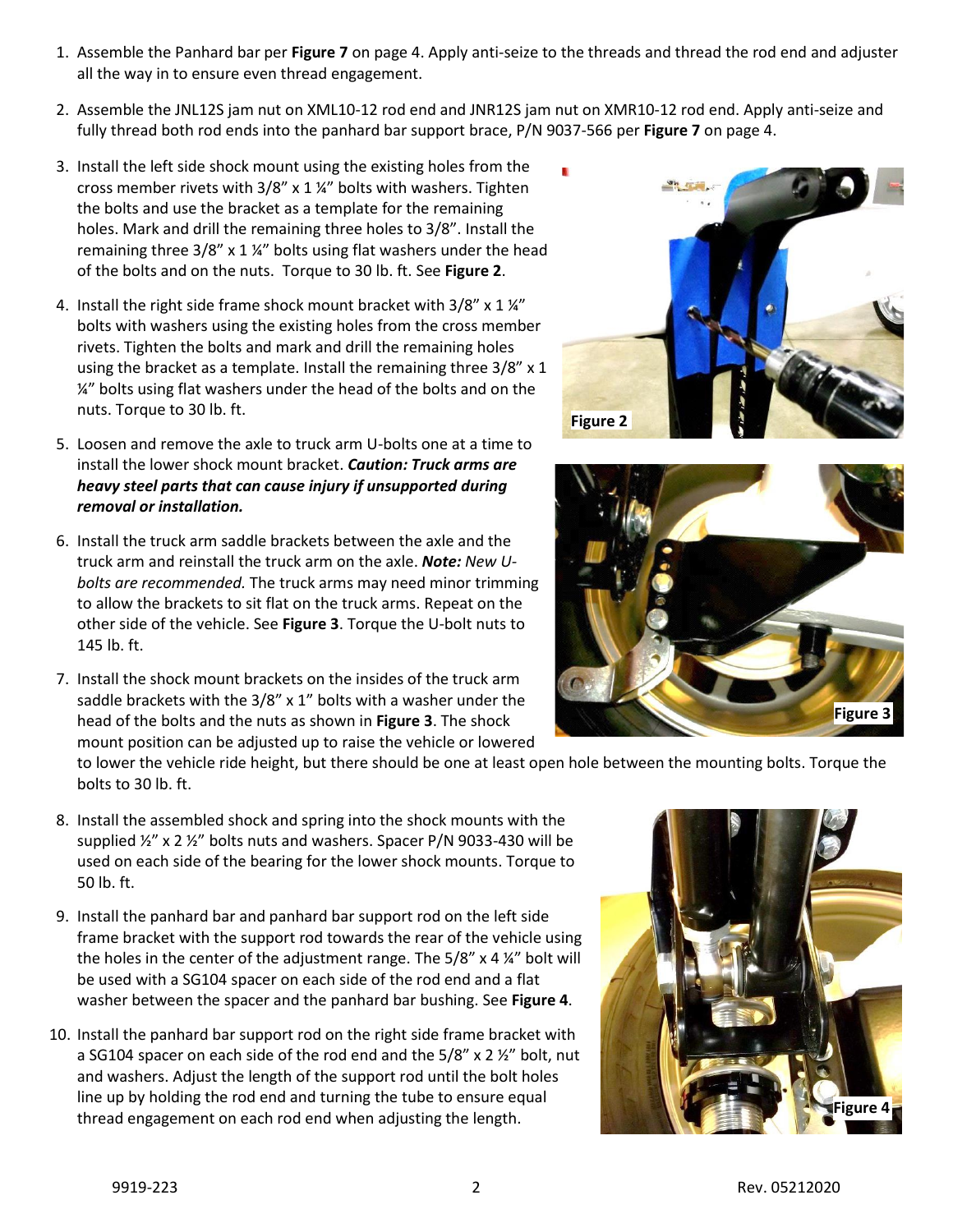- 11. Install the panhard bar on the truck arm saddle bracket using the 5/8" x 3" bolt, washers and nut. A SG108 spacer will be used on each side of the rod end. Adjust the length of the panhard bar until the bolt holes line up by holding the rod end and turning adjuster to ensure equal thread engagement on the rod end and adjuster when adjusting the length. See **Figure 5**. *Note:* The panhard bar height will need to be adjusted once the truck is set at ride height.
- 12. Reinstall the driveshaft if removed.
- 13. Reinstall the wheels and tires.
- 14. With the shocks installed, adjust the shock length with the threaded adjustment until the shock measures 14-15" when the suspension is loaded. Then use the adjustable mounts to set the truck at the desired ride height.

*Note:* The suspension should be unloaded when making any ride height changes to prevent damage to the shocks.



- 15. Adjust the panhard bar height so the panhard bar is level when the truck is at ride height. See **Figure 6**.
- 16. Once the panhard bar is level, use the adjuster on the panhard bar to center the axle under the truck by measuring from the wheel rim to the frame on each side of the vehicle. Once the panhard bar length is set, tighten all bolts and jam nuts.
- 17. Check and adjust the pinion angle as needed. Installation of the relocation brackets and/or changing the ride height of the vehicle will change the pinion angle and may require shims between the truck arms and axle to correct this.
- 18. Check **all** mounting hardware for tightness.